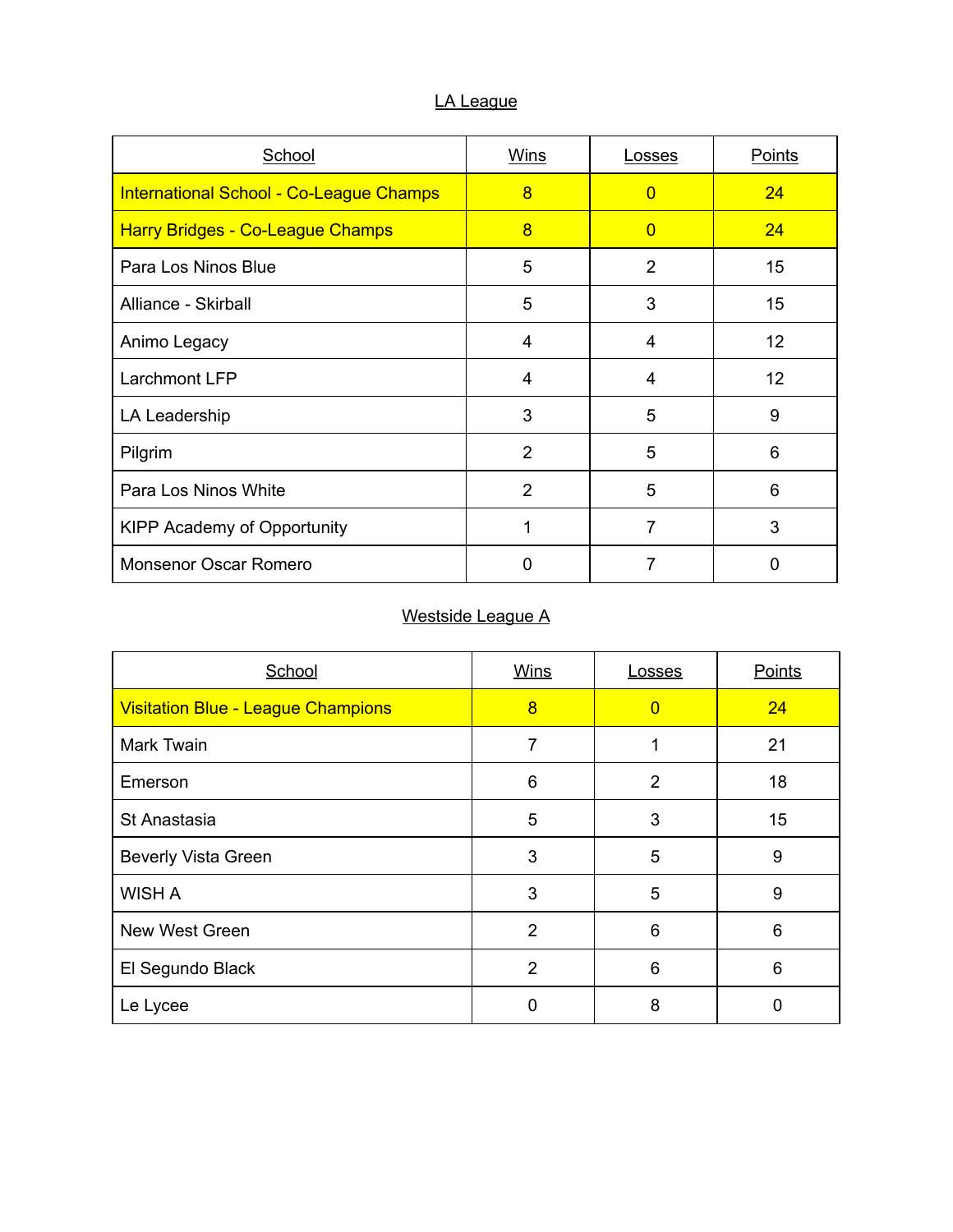### Westside League B

| School                            | Wins           | Losses         | Points |
|-----------------------------------|----------------|----------------|--------|
| La Tijera - League Champions      | 9              | $\Omega$       | 24     |
| Park Century                      | $\overline{7}$ | 2              | 21     |
| El Segundo Red                    | 7              | $\overline{2}$ | 21     |
| <b>Visitation White</b>           | 6              | 3              | 18     |
| <b>Beverly Vista White</b>        | 5              | 4              | 15     |
| <b>Century Community</b>          | 5              | 4              | 15     |
| St Jerome                         | 3              | 6              | 9      |
| New West White                    | 2              | 7              | 6      |
| Citizens of the World - Mar Vista | 1              | 8              | 3      |
| WISH B                            | 0              | 9              | 0      |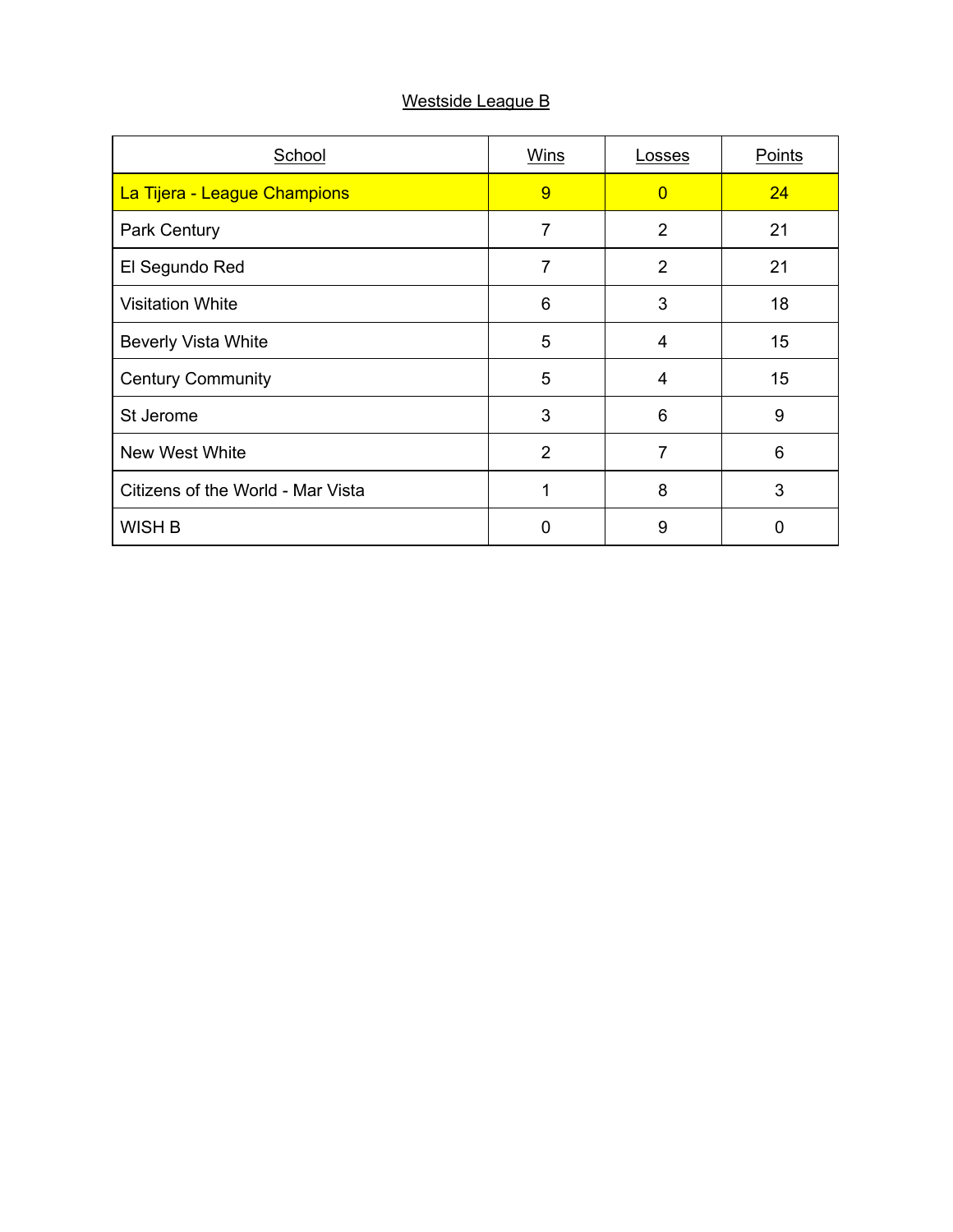## D-2 League A

| School                             | Wins           | Losses         | Points |
|------------------------------------|----------------|----------------|--------|
| <b>New West - League Champions</b> | 7              | $\Omega$       | 21     |
| <b>Beverly Vista</b>               | 5              | $\overline{2}$ | 15     |
| <b>Larchmont Selma</b>             | 4              | 3              | 12     |
| <b>WISH Red</b>                    | 3              | 3              | 9      |
| El Segundo                         | 2              | 4              | 6      |
| <b>WISH Blue</b>                   | $\overline{2}$ | 3              | 6      |
| <b>Culver City Blue</b>            |                | 4              | 3      |
| <b>Culver City Silver</b>          |                | 6              | 3      |

# D-2 League B

| School                                              | <b>Wins</b>    | <b>Losses</b>  | <b>Points</b> |
|-----------------------------------------------------|----------------|----------------|---------------|
| <b>St Monica White - Co-League Champs</b>           | $\overline{7}$ | $\overline{2}$ | 21            |
| <b>American Martyrs 5th Blue - Co-League Champs</b> | $\overline{7}$ | $\overline{2}$ | 21            |
| American Martyrs 6th Blue                           | 6              | $\overline{2}$ | 18            |
| <b>Visitation White</b>                             | 4              | 5              | 12            |
| St John Chrysostom                                  | 4              | 5              | 12            |
| <b>St Monica Blue</b>                               | 4              | 5              | 12            |
| American Martyrs 5th White                          | 4              | 5              | 12            |
| American Martyrs 6th White                          | 3              | 5              | 9             |
| <b>Visitation Blue</b>                              | 2              | 6              | 6             |
| <b>St Mark</b>                                      | 2              | 6              | 6             |